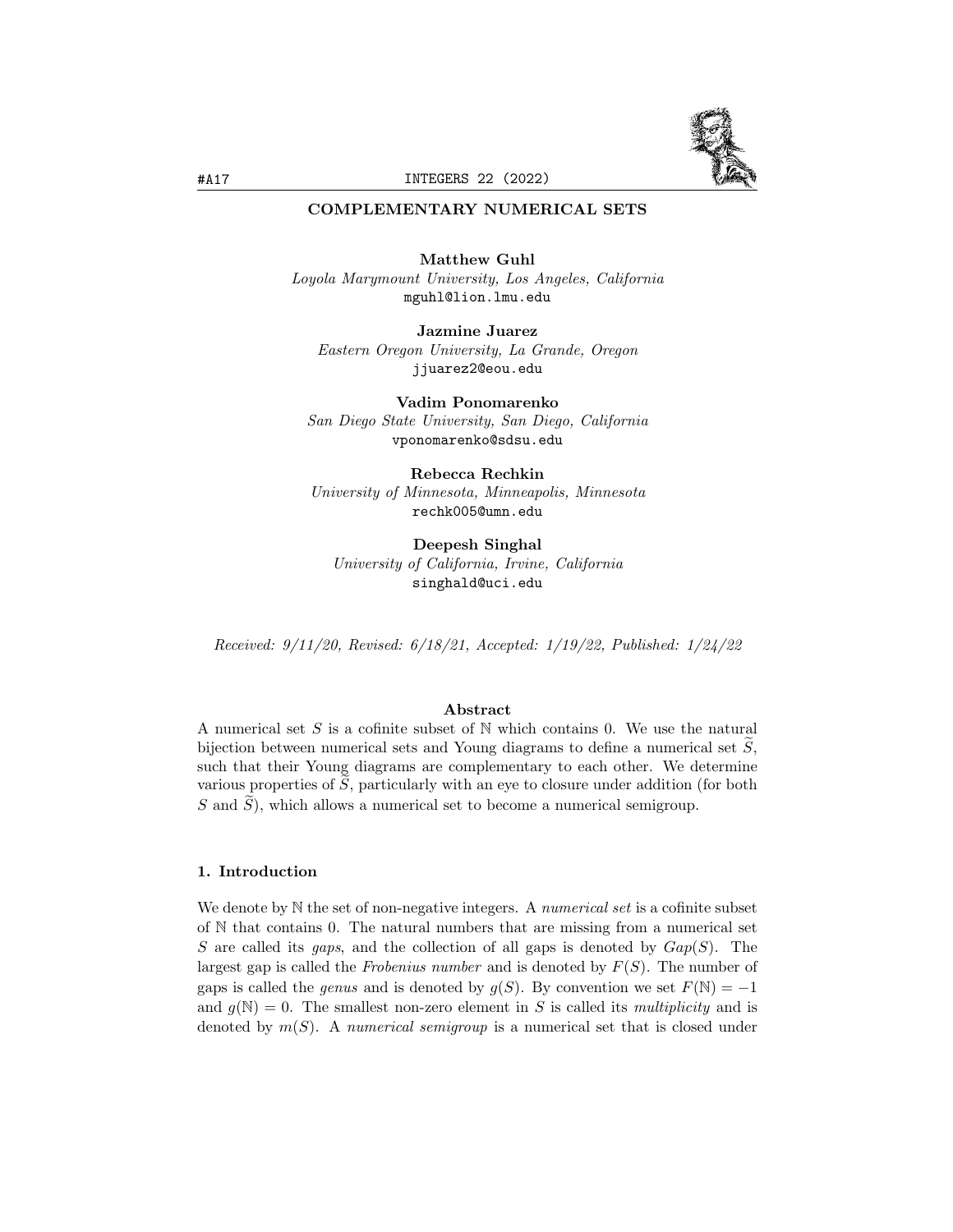addition. Given a numerical set, there is a natural way of constructing a numerical semigroup from it, which is called the atomic monoid of the set or the associated semigroup of the set. We denote the associated semigroup of a numerical set  $S$  as  $A(S)$ , and it is given by

$$
A(S) = \{ s \in S \mid s + S \subseteq S \}.
$$

It is straightforward to show that  $A(S)$  is in fact a numerical semigroup and it has the same Frobenius number as S. Also note that if S was a numerical semigroup, then  $A(S) = S$  since S is closed under addition. This operation of associated semigroup was defined by Antokoletz and Miller in [1] and has been studied in several recent papers  $[2, 3, 4, 5, 7, 9, 12]$ . See  $[11]$  for a general reference on numerical semigroups.

The *atoms* of a numerical semigroup S are the positive elements of S that cannot be written as a sum of two positive elements of S. The number of atoms of S is called its embedding dimension and is denoted by  $e(S)$ . It is known that  $e(S) \leq m(S)$ , and S is said to be of *max embedding dimension* if  $e(S) = m(S)$ . An atom (resp. positive element) of S is called a *small atom* (resp. *small element*) of S if it is smaller than the Frobenius number of  $S$ . Note that if  $S$  is a numerical set for which  $A(S)$  has no small atoms then  $A(S) = \{0, F(S) + 1 \to \}$ . Here the  $\to$  indicates that all numbers after  $F(S) + 1$  are in the numerical set. Marzuola and Miller in [9] compute the density of such numerical sets among all numerical sets of a given Frobenius number. There are  $2^{f-1}$  numerical sets with Frobenius number f. They prove that the following limit exists and is positive:

$$
\lim_{f \to \infty} \frac{\#\{S \mid A(S) = \{0, f + 1 \to \}\}}{2^{f-1}} = \gamma.
$$

The limit  $\gamma$  is approximately 0.48 meaning, for around 48% of the numerical sets  $A(S)$  has no small atoms. The authors of [2] study the numerical sets for which  $A(S)$  has one small element and they conjecture that for a fixed l the following limit exists and is positive:

$$
\lim_{f \to \infty} \frac{\#\{S \mid A(S) = \{0, f - l, f + 1 \to \}\}}{2^{f-1}} = \gamma_l.
$$

This conjecture is proved and extended to the case of  $n$  small elements by Singhal and Lin in [12]. If  $A(S)$  has one small atom then  $A(S)$  must be of the form  $m\mathbb{N} \cup$  ${f+1}\rightarrow$ . With m fixed, the authors of [4] enumerate the number of such numerical sets and show that it is a quasi-polynomial in  $f$ .

Kaplan et al. in [5] showed that numerical sets have a bijective correspondence to Young diagrams. A Young diagram is an array given by stacking rows of squares of varying length, but with the property that the rows are non-increasing in length as they progress down. An example is given in Figure 1. We now describe how to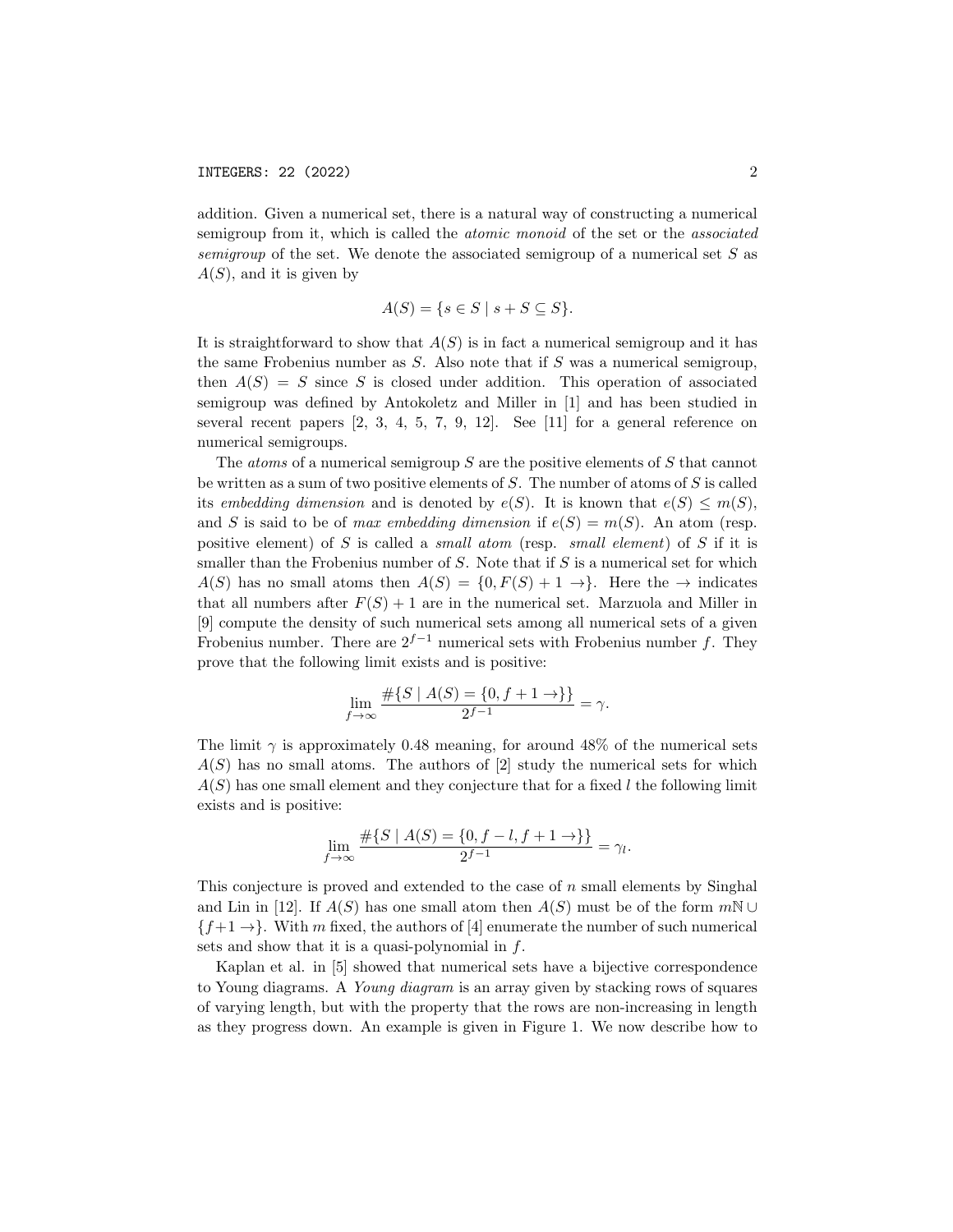

Figure 1: Young diagram corresponding to  $S = \{0, 2, 4, 7, 8, 10, 12 \rightarrow \}$ 

get a Young diagram from a given numerical set. A Young diagram is determined by the path connecting its bottom left point to its top-right point. In order to get this path we start at the origin and consider the natural numbers starting from 0. We take a step right for every natural number that is in the numerical set and take a step upwards for every natural number not in the numerical set. We stop once we reach the Frobenius number. The path thus obtained will enclose a Young diagram. For example, the given Young diagram in Figure 1 would be obtained if our numerical set is  $\{0, 2, 4, 7, 8, 10, 12 \rightarrow\}$ . This process is reversible and it gives a one-to-one correspondence between numerical sets and Young diagrams.

The complement of a Young diagram is found by completing the rectangular grid with the length and width of the first row and first column respectively and then rotating the other piece by 180◦ . Look at Figure 2 for an example. We can start with a numerical set  $S$  and consider its Young diagram. Then take its complement and consider the numerical set associated with the complement. The numerical set thus obtained is called the *complement* of S and is denoted by  $\widetilde{S}$ . In our example with  $S = \{0, 2, 4, 7, 8, 10, 12 \rightarrow \}$ , we have  $\widetilde{S} = \{0, 2, 3, 6, 8, 10 \rightarrow \}$ . If S has the form  $\{0, 1, 2, \ldots, n, F + 1 \rightarrow \}$  with  $n < F$ , then the Young diagram of S is already a rectangle. In this case, we set  $\widetilde{S} = \mathbb{N}$ . We leave  $\widetilde{\mathbb{N}}$  undefined. It should be noted that applying the complement operation twice does not lead back to the original numerical set. For example, in Figure 2, it can be seen that  $S \neq S$ . Moreover, several numerical sets can have the same complement. In this paper, we continue the study of numerical semigroups with no small atoms, with one small atom, and with one small element, using the Young diagram tools described above. Our main results are as follows.

**Theorem 2.** Given a numerical semigroup  $S \neq \mathbb{N}$ ,  $A(\widetilde{S})$  has at most one small atom. Moreover, if S has more than one small atom then  $A(\widetilde{S})$  has no small atoms.

**Theorem 3.** If  $S \neq \mathbb{N}$  is a numerical set for which  $\widetilde{S}$  is a numerical semigroup,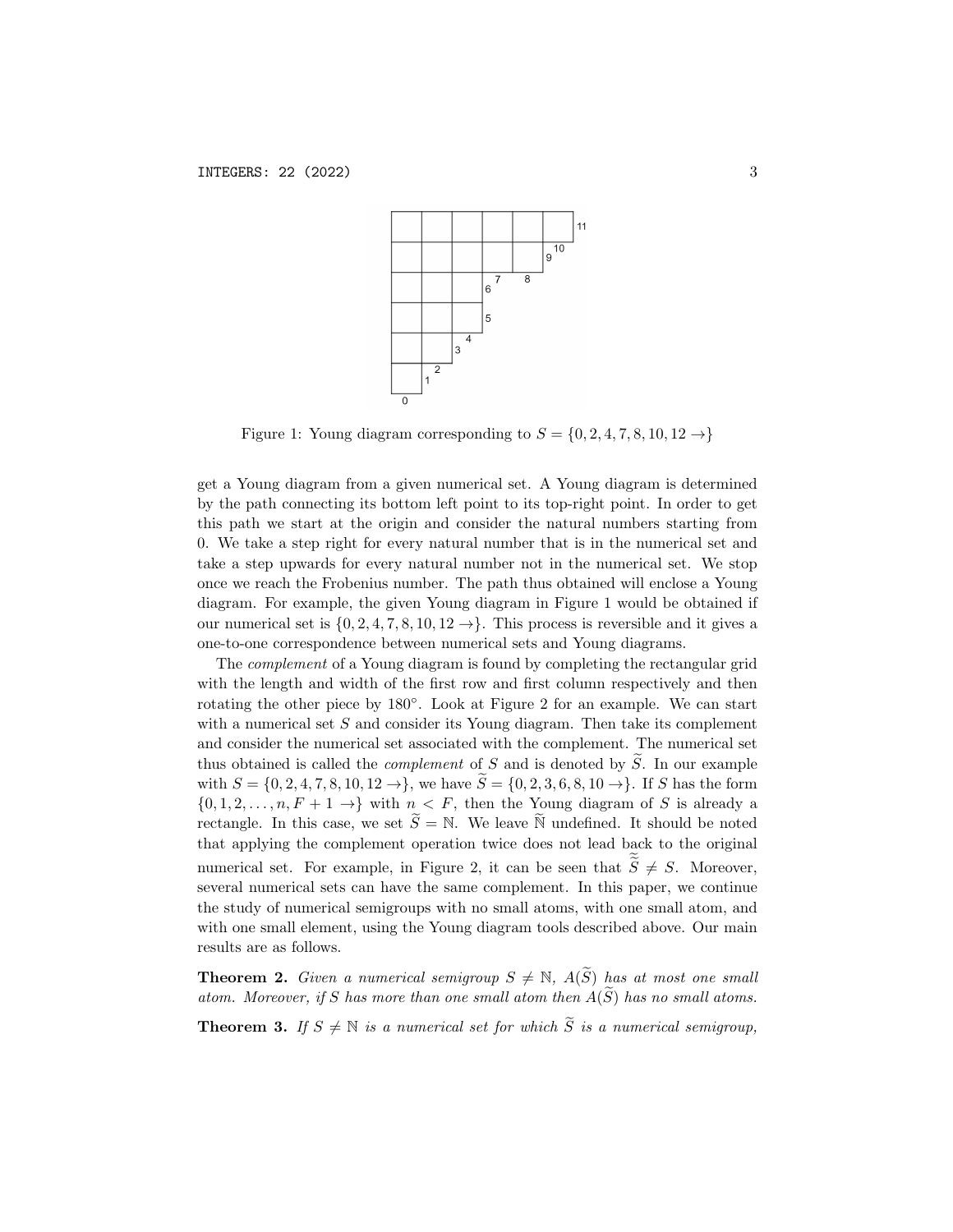

Figure 2: The Young diagram of numerical set S is in blue, that of  $\widetilde{S}$  is in pink and the one for  $S$  is in yellow.

then  $A(S)$  has at most one small atom. Moreover, if S is not a numerical semigroup then  $A(S)$  has at most one small element.

**Corollary 1.** Given a numerical semigroup  $S \neq \mathbb{N}$ , its complement  $\widetilde{S}$  is a numerical semigroup if and only if S has at most one small atom.

Note that Theorem 2 and Theorem 3 cannot be obtained from each other by swapping S and S. This is because  $S \neq S$  (See Figure 2).

## 2. Structure of Complementary Numerical Sets

Young diagrams of numerical sets are closely related to their associated semigroups. Every box on the Young diagram has a hook, which consists of all the boxes below and to the right of the given box and that box itself. The number of boxes in the hook is called the *hook length* of that box. This is seen in Figure 3, where the number in each square is the hook length of that square, and a particular hook with hook length 5 is emphasized in green. Kaplan et al. [5] have shown that the hook lengths of a numerical set's Young diagram correspond precisely to the gaps of its associated semigroup.

There are often many numerical sets that have the same associated numerical semigroup which means that the set of hook lengths does not uniquely determine a Young diagram. Herman and Chung [6] found that the hook multi-set is also not unique to a particular Young diagram. They did, however, find that a numerical set is fully characterized by its hook multi-set accompanied by the hook multi-set of the complement of the Young diagram. We will now give a more direct description of the complement numerical set.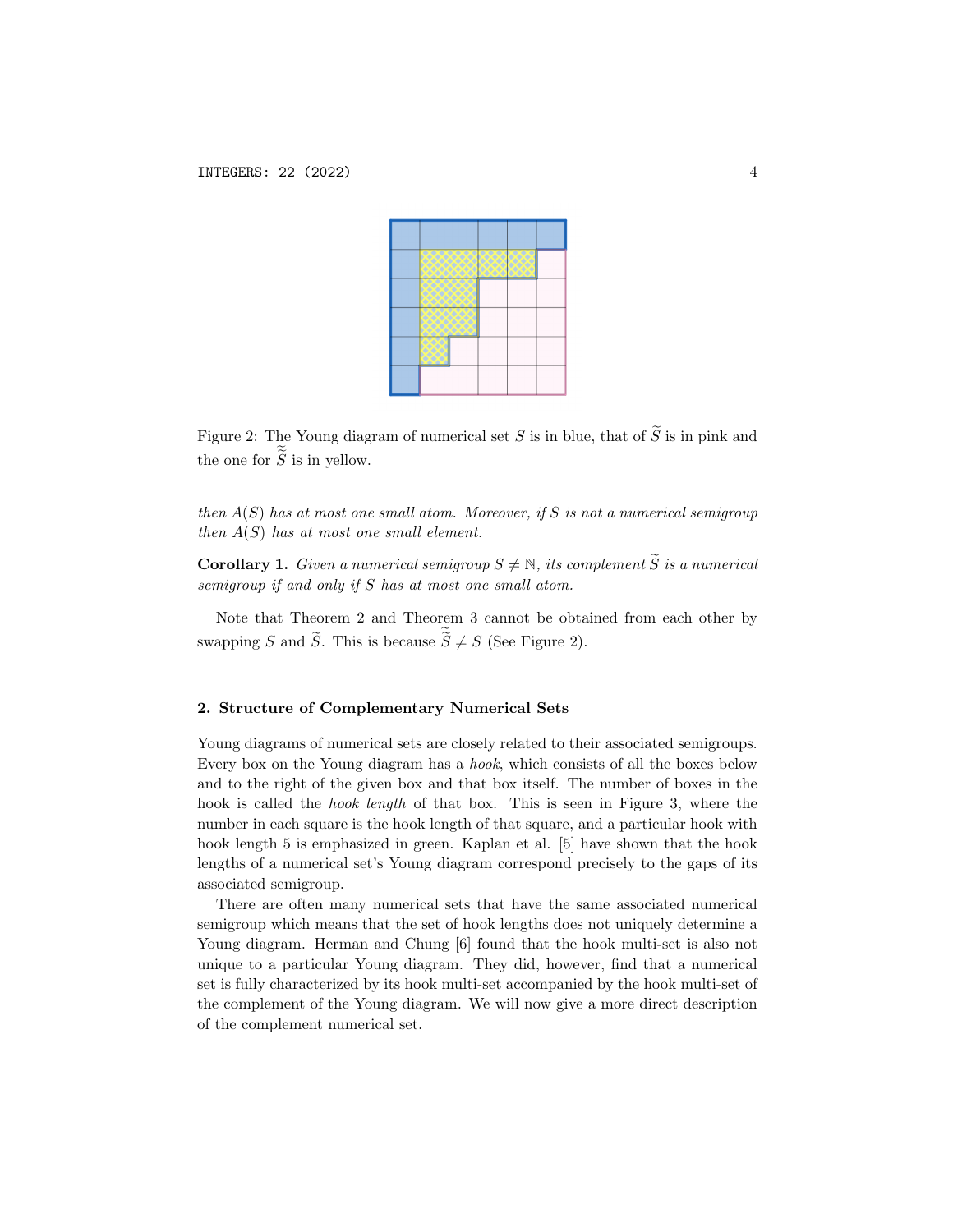| 11               | 9              | $\bf 7$        | $\overline{4}$ | $\boldsymbol{3}$ | 1 |
|------------------|----------------|----------------|----------------|------------------|---|
| 9                | 7              | $\overline{5}$ | $\overline{2}$ | 1                |   |
| $\boldsymbol{6}$ | $\overline{4}$ | $\overline{2}$ |                |                  |   |
| $\overline{5}$   | 3              | 1              |                |                  |   |
| 3                | $\mathbf 1$    |                |                |                  |   |
| $\mathbf{1}$     |                |                |                |                  |   |

Figure 3: Since there are 2 squares to the right and 2 below, the hook length at this position is 5.

**Definition 1.** Let  $S \neq \mathbb{N}$  be a numerical set. We define its *base*  $B(S)$  as the biggest element in  $S$  smaller than the Frobenius number, namely

$$
B(S) = \max\{s \in S \mid s < F(S)\}.
$$

**Theorem 1.** Let  $S \neq \mathbb{N}$  be a numerical set with complement  $\widetilde{S}$ . Then,

$$
\tilde{S} = \{B(S) - s \mid s \in S \text{ and } s \leq B(S)\} \cup \{B(S) \to \}.
$$

Proof. Consider the following Young diagram:

|  |  |               |               |       | $\frac{B}{0}$ |
|--|--|---------------|---------------|-------|---------------|
|  |  |               |               | $B-I$ |               |
|  |  |               |               |       |               |
|  |  |               | $rac{B-n}{n}$ |       |               |
|  |  | $rac{B-p}{p}$ |               |       |               |
|  |  |               |               |       |               |
|  |  |               |               |       |               |
|  |  |               |               |       |               |
|  |  |               |               |       |               |

Figure 4: The Young diagrams of a numerical set and its complement

The 0 of  $\widetilde{S}$  corresponds to  $B(S)$  of S in the Young diagram. Following the path from there, we see that the l of  $\widetilde{S}$  corresponds to  $B(S) - l$  of S in the diagram as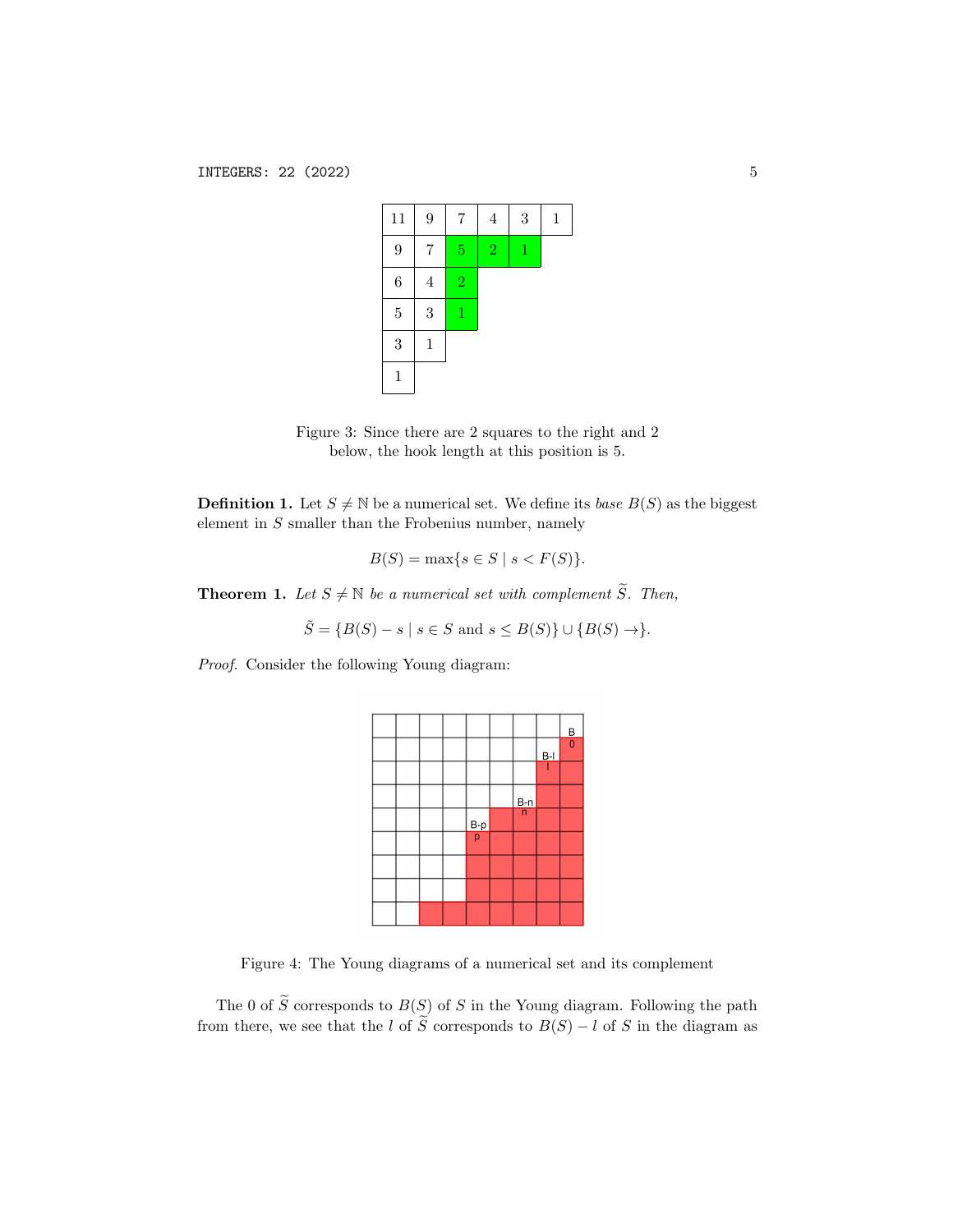long as  $0 \leq l \leq B(S)$ . Since horizontal line segments remain horizontal upon a 180<sup>°</sup> rotation we see that for  $0 \leq l \leq B(S), l \in \overline{S}$  if and only if  $B(S) - l \in S$ . The 0 of S corresponds to  $B(S)$  of  $\widetilde{S}$ , and the Young diagram of  $\widetilde{S}$  finishes before this. This means that  $[B(S), \infty) \subseteq \widetilde{S}$ .

 $\Box$ 

 $\Box$ 

We now present some immediate properties of  $\widetilde{S}$ .

**Proposition 1.** Let  $S \neq \mathbb{N}$  be a numerical set with complement  $\widetilde{S}$ . Then: (a)  $F(\widetilde{S}) \leq B(S) - 1 \leq F(S) - 2$  and further, if  $1 \notin S$  then  $F(\widetilde{S}) = B(S) - 1$ ; (b)  $g(S) = g(S) + B(S) - F(S);$ (c)  $B(\widetilde{S}) \leq B(S) - m(S)$  and, moreover, equality holds if and only if  $1 \notin S$ .

Proof. Parts (a) and (c) directly follow from Theorem 1. For part (b), Theorem 1 implies that  $|Gap(S) \cap [0, B(S)]| = g(S)$ . Moreover,

$$
Gap(S) \cap [B(S) + 1, \infty) = [B(S) + 1, F(S)].
$$

Therefore,  $q(S) = q(\widetilde{S}) + (F(S) - B(S)).$ 

We now characterize which numerical sets arise as the complements of numerical semigroups.

**Proposition 2.** Let  $T$  be a numerical set. There exists a numerical semigroup  $S \neq \mathbb{N}$  for which  $T = \widetilde{S}$  if and only if (a)  $F(T) \notin T + T$ ; and (b) for every  $x, y \in T \cap [0, F(T)]$  with  $x + y > F(T)$ , we have  $x + y - F(T) - 1 \in T$ .

*Proof.* First, suppose we have a numerical semigroup  $S \neq \mathbb{N}$  for which  $T = \widetilde{S}$ . If there are  $x, y \in T$  for which  $x + y = F(T)$  then  $x, y \leq F(T) = B(S) - 1$ . This means that  $B(S) - x$ ,  $B(S) - y \in S$ , and since S is a numerical semigroup we have  $2B(S) - x - y \in S$ . However,

$$
2B(S) - x - y = 2B(S) - (B(S) - 1) = B(S) + 1.
$$

However,  $B(S) < B(S) + 1 \leq F(S)$ , so  $B(S) + 1$  cannot be in S and we have a contradiction.

Next, suppose  $x, y \in T \cap [0, F(T)]$  with  $x+y > F(T)$ . We have  $B(S)-x, B(S)$  $y \in S$  and hence  $B(S) - (x + y - B(S)) \in S$ . Further, since  $0 \le x + y - B(S) \le$  $2F(T) - B(S) = B(S) - 2$ , we get that  $x + y - B(S) \in \widetilde{S} = T$  and of course  $x + y - B(S) = x + y - F(T) - 1.$ 

Conversely if  $T$  is a numerical set that satisfies the two conditions then define

 $S = \{F(T) + 1 - x \mid x \in T \cap [0, F(T) + 1] \} \cup \{F(T) + 3 \to \}.$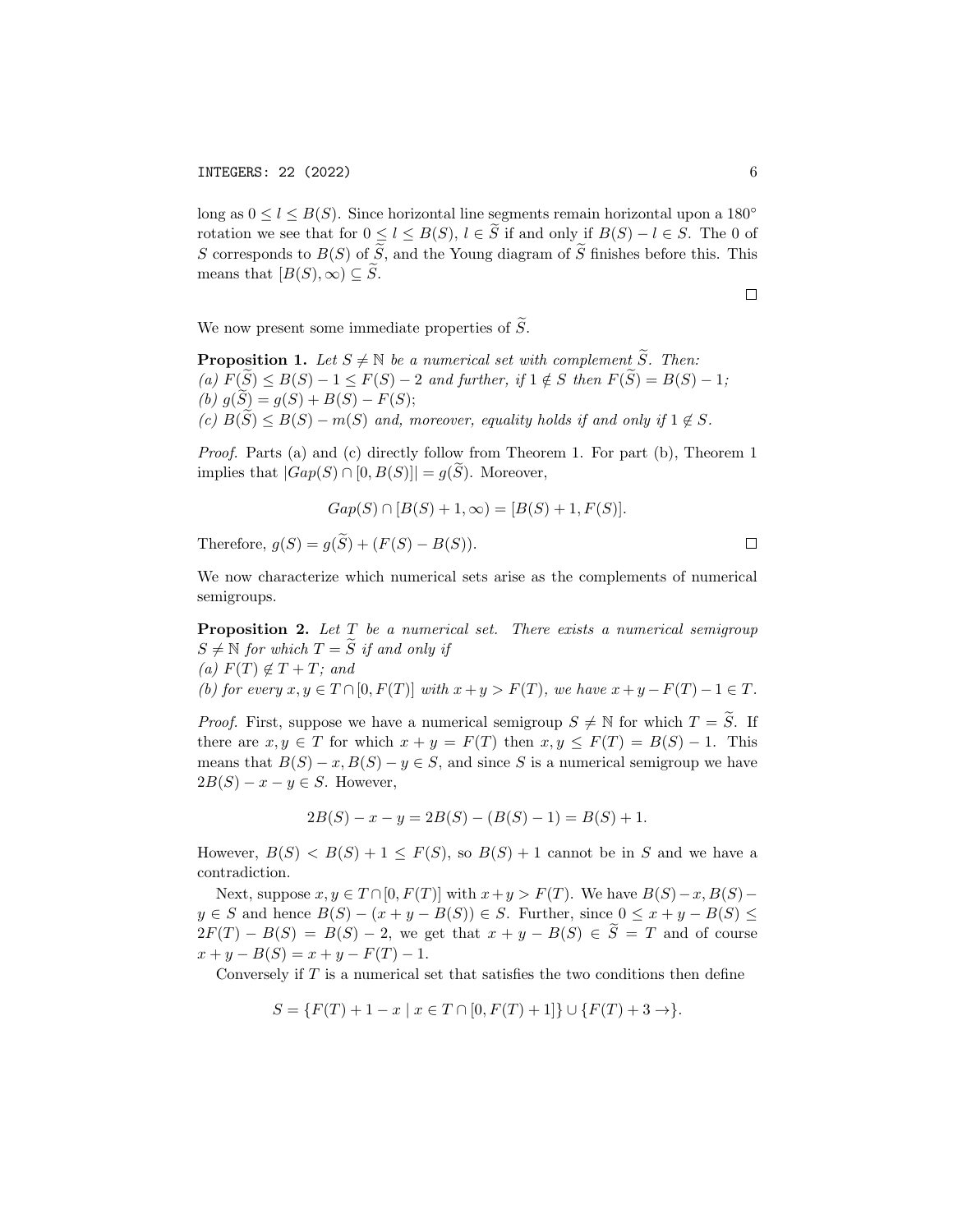Clearly  $F(S) = F(T) + 2$  (so  $S \neq \mathbb{N}$ ),  $B(S) = F(T) + 1$  and therefore  $T = \widetilde{S}$ . We need to show that S is a numerical semigroup. Given positive  $a, b \in S$ , if  $a+b \geq F(T)+3$  then clearly  $a+b \in S$ . Otherwise  $a+b \leq F(T)+2$ , so  $a, b \leq F(T)+1$ and hence  $F(T) + 1 - a$ ,  $F(T) + 1 - b \in T$ . Now

$$
2F(T) + 2 - a - b = F(T) + 1 - a + F(T) + 1 - b \neq F(T),
$$

which means that  $a+b \neq F(T)+2$  and hence  $a+b \leq F(T)+1$ . Let  $x = F(T)+1-a$ ,  $y = F(T) + 1 - b$  so  $x, y \in T \cap [0, F(T)]$  and  $x + y = 2F(T) + 2 - a - b \ge F(T) + 1$ and hence  $x + y - F(T) - 1 \in T$ . Finally  $x + y - F(T) - 1 \leq F(T) + 1$  and hence  $F(T) + 1 - (x + y - F(T) - 1) \in S$ . Since  $F(T) + 1 - (x + y - F(T) - 1) = a + b$ , we see that S is indeed a numerical semigroup and we are done.  $\Box$ 

# 3.  $A(\tilde{S})$  when S is a Numerical Semigroup

In this section, we prove Theorem 2. Toward this end, we consider a numerical semigroup  $S \neq \mathbb{N}$  and study the associated semigroup of its complement. Note that if S has a single small atom then it must be the multiplicity  $m(S)$ . Since S is closed under addition it must also have all multiples of  $m(S)$ . However, if any of the elements in  $S \cap [0, F(S)]$  is not a multiple of  $m(S)$ , then the smallest such element would be another small atom which is impossible. Thus if  $S$  is a numerical semigroup with a single small atom then  $S \cap [0, F(S)]$  consists precisely of all the multiples of  $m(S)$  that are in that range. On the other hand, if S has more than one small atom then  $S \cap [0, F(S)]$  must contain elements that are not multiples of  $m(S)$ .

**Theorem 2.** Given a numerical semigroup  $S \neq \mathbb{N}$ ,  $A(\widetilde{S})$  has at most one small atom. Moreover, if S has more than one small atom then  $A(\widetilde{S})$  has no small atoms.

*Proof.* Set  $m = m(S)$  for convenience. If S has no small atoms, then  $\widetilde{S} = N$  is a numerical semigroup and has no small atoms. Next, if S has exactly one small atom then

$$
S \cap [0, B(S)] = \{ lm \mid 0 \le l \le N \},
$$

where  $B(S) = Nm$ . Theorem 1 implies that  $\widetilde{S} = mN \cup \{Nm \rightarrow\}$ , which is a numerical semigroup and has at most one small atom. Now for the rest of the proof assume that S has at least two small atoms.

Since  $S \neq \mathbb{N}$  is a numerical semigroup we have  $1 \notin S$ , so by Theorem 1 we see that  $F(\widetilde{S}) = B(S) - 1$  and also  $B(\widetilde{S}) = B(S) - m$ . We will first show that all elements in  $A(\widetilde{S}) \cap [0, F(\widetilde{S})]$  must be multiples of m. Consider some  $x \in \widetilde{S}$  with  $1 \leq x < B(S) - 1$  and  $m \nmid x$ . Say  $x = km + r$  with  $1 \leq r \leq m - 1$ . Now since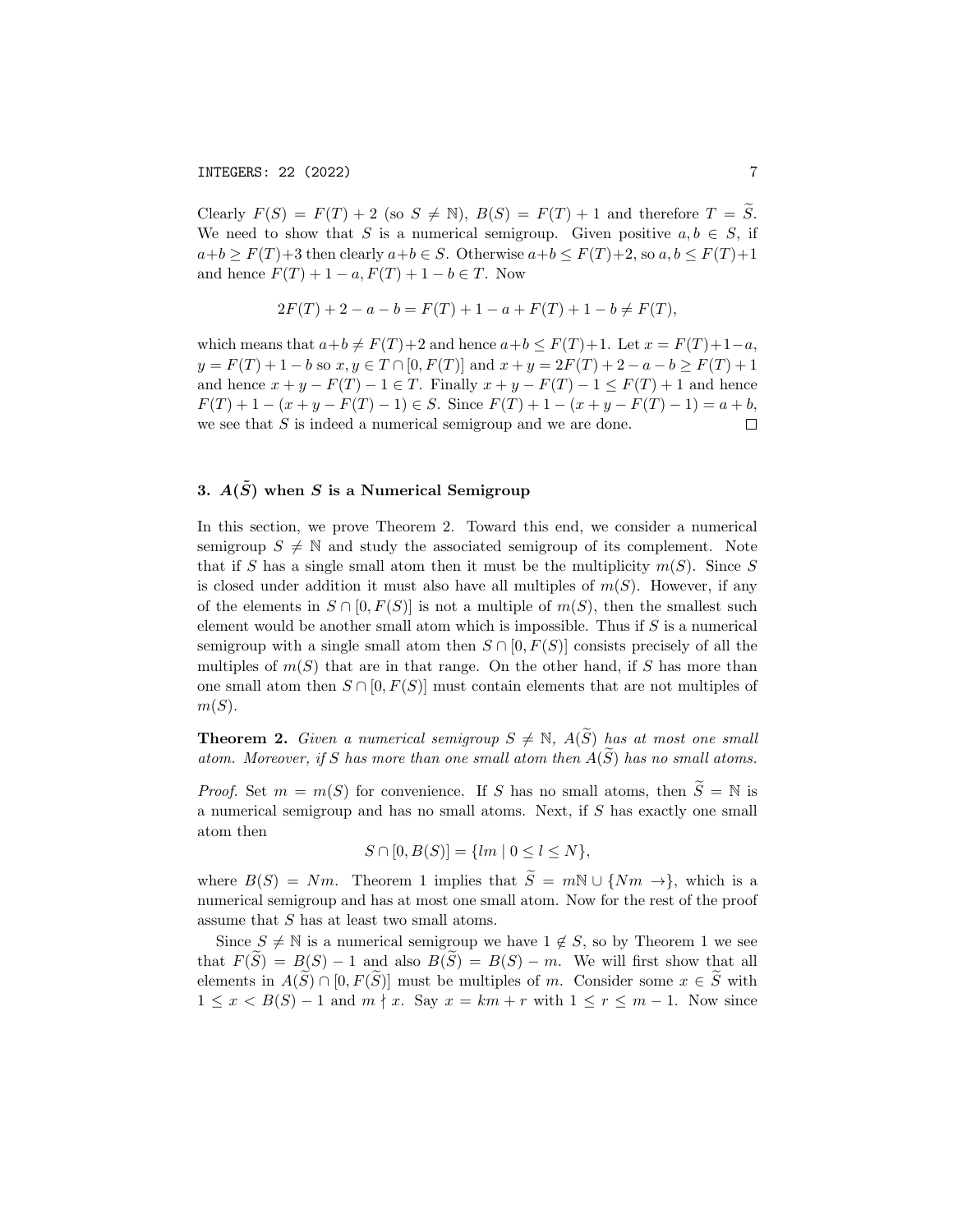$(k+1)m \in S$  and  $(k+1)m < B(S)$  (remember that  $x \leq B(\tilde{S}) = B(S) - m$ ) we have  $B(S) - (k+1)m \in \widetilde{S}$  by Theorem 1. Now

$$
x + (B(S) - (k+1)m) = B(S) - (m - r).
$$

Since  $r \neq 0$  we know that  $m - r \notin S$  and hence  $B(S) - (m - r) \notin \widetilde{S}$ . This shows that  $x \notin A(S)$ .

Now consider some  $x \in \tilde{S}$  of the form  $x = lm$  for some  $l \geq 1$ , such that  $x < B(S)$ . Let nm be the largest multiple of m in  $\tilde{S}$  such that  $nm < B(S)$ . We have two cases.

Case 1.  $(n+1)m \notin \tilde{S}$ . By Theorem 1,  $B(S) - nm \in S$ . Then since S is closed under addition, we have

$$
B(S) - (n + 1 - l)m = B(S) - nm + (l - 1)m \in S.
$$

This in turn implies that  $(n + 1 - l)m \in \widetilde{S}$ . Since

$$
x + (n+1-l)m = (n+1)m \notin S,
$$

we see that  $x \notin A(\widetilde{S})$ .

Case 2.  $(n+1)m \in \tilde{S}$ . By the definition of n, we get  $(n+1)m \geq B(S) > nm$ . Now since  $nm \in \widetilde{S}$ , we have  $B(S) - nm \in S$ . But  $0 < B(S) - nm \le m$ . Therefore, we must have  $B(S) - nm = m$  i.e.  $B(S) = (n + 1)m$ .

Since S has at least two small atoms, there exists a  $y \in S$  such that  $m \nmid y$  and  $y < F(S)$ . Choose the smallest such y. Let  $z = B(S) - y$  so z is the largest number in  $\widetilde{S} \cap [0, B(S)]$  that is not a multiple of m. Say  $z = jm + r'$  with  $0 < r' < m$ .

If  $l \geq n - j$ , then  $y + (l - n + j)m \in S$  and hence

$$
(n-l)m + r' = z - (l - n + j)m = B(S) - (y + (l - n + j)m) \in \widetilde{S}.
$$

Now  $x + (n - l)m + r' = nm + r'$ . We know that  $B(S) - (nm + r') = m - r' \notin S$ and hence  $nm + r' \notin \tilde{S}$ . This means that  $x \notin A(\tilde{S})$ .

Now consider the case when  $l < n - j$ . In this case

$$
x + z = lm + jm + r' \le (n - 1)m + r' < nm < B(S).
$$

This means that  $x + z < B(S)$  and  $x + z$  is not divisible by m. This means that  $x + z \notin \widetilde{S}$  and hence  $x \notin A(\widetilde{S})$ . We conclude that  $x \notin A(\widetilde{S})$  in all cases and hence  $A(\widetilde{S})$  has no small atoms provided S has at least 2 small atoms.  $A(\widetilde{S})$  has no small atoms provided S has at least 2 small atoms.

During the proof we showed that if S has at most one small atom then  $\widetilde{S}$  is a numerical semigroup. This proves one direction of Corollary 1.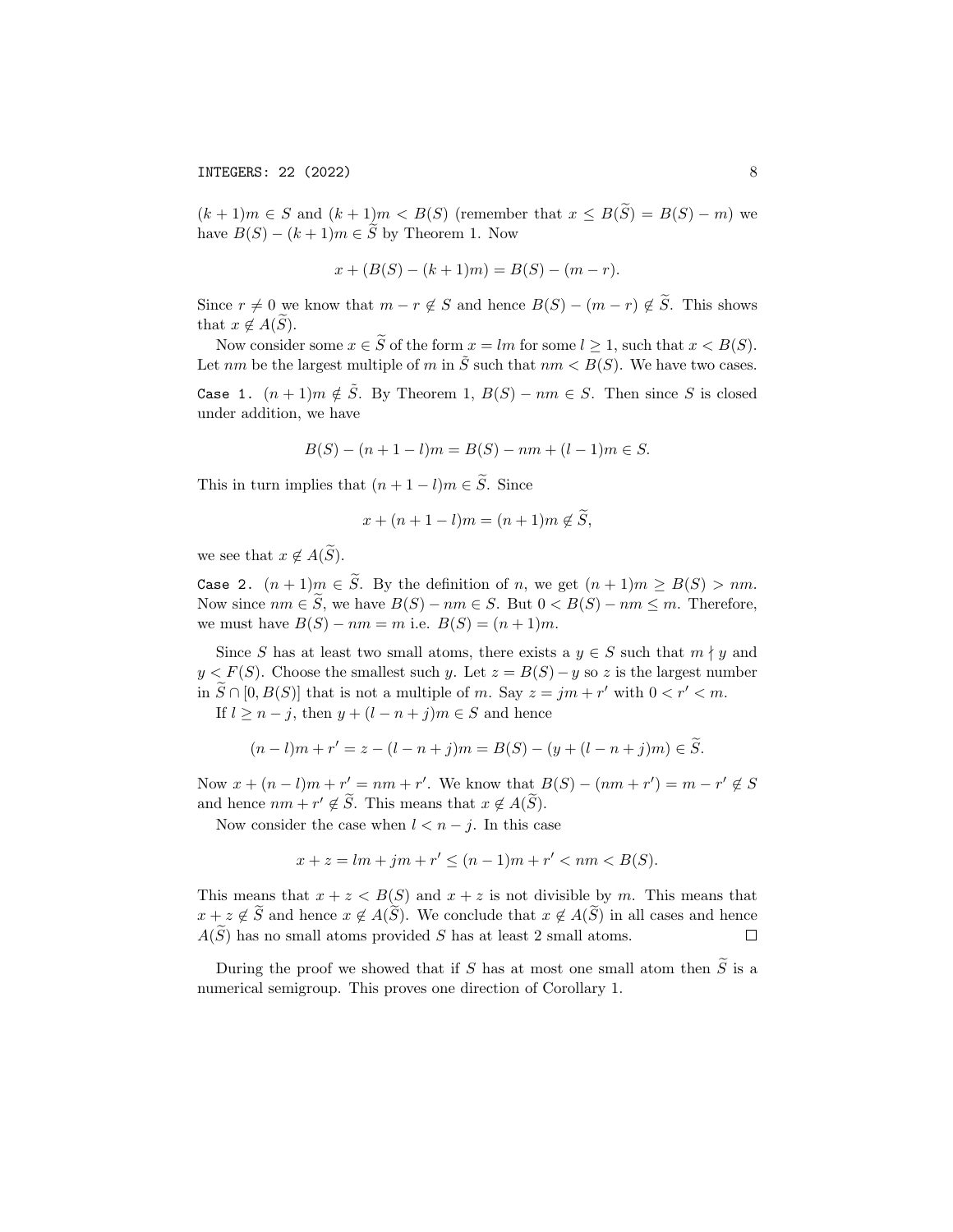# 4.  $A(S)$  when  $\widetilde{S}$  is a Numerical Semigroup

In this section, we will prove Theorem 3. We consider numerical sets  $S \neq \mathbb{N}$  for which S is a numerical semigroup and study  $A(S)$ . We have already seen one such scenario in which  $S$  is a numerical semigroup with at most one small atom.

**Theorem 3.** Let  $S \neq \mathbb{N}$  be a numerical set for which  $\widetilde{S}$  is a numerical semigroup. Then  $A(S)$  has at most one small atom. Moreover, if S is not a numerical semigroup then  $A(S)$  has at most one small element.

*Proof.* Set  $\widetilde{m} = m(\widetilde{S})$  for convenience. Let  $b = Max(S \cap [0, B(S)-1])$ . By Theorem 1 we know that  $\widetilde{m} = B(S) - b$ . We will first show that all elements of  $A(S) \cap$  $[0, B(S) - 1]$  must be multiples of  $\tilde{m}$ . Consider some  $x \in S \cap [0, B(S) - 1]$  that is not a multiple of  $\widetilde{m}$ . Say  $x = q\widetilde{m} + r$  with  $1 \leq r \leq \widetilde{m} - 1$ . We know that  $(q+1)\widetilde{m} \in S$ and  $q\widetilde{m} \leq x \leq b = B(S) - \widetilde{m}$  which implies that  $B(S) - (q+1)\widetilde{m} \in S$ . Now

$$
B(S) - (\tilde{m} - r) = x + (B(S) - (q + 1)\tilde{m}).
$$

However,  $b = B(S) - \widetilde{m} < B(S) - (\widetilde{m} - r) < B(S)$  so  $B(S) - (\widetilde{m} - r) \notin S$ , which implies that  $x \notin A(S)$ .

Let  $n\tilde{m}$  be the largest multiple of  $\tilde{m}$  in  $S \cap [0, B(S) - 1]$ . There are two cases.

Case 1.  $(n+1)m(S) \notin S$ . Suppose  $x = q\widetilde{m} \in S$  with  $0 < x \leq b$ . We know that  $B(S) - n\widetilde{m} \in \widetilde{S}$  so  $B(S) - (n+1-q)\widetilde{m}$  is also in  $\widetilde{S}$ . This implies that  $(n+1-q)\widetilde{m}$ is in S. We see that  $x + (n + 1 - q)\tilde{m} = (n + 1)\tilde{m}$  is not in S and hence  $x \notin A(S)$ . This implies that  $A(S) \cap [1, B(S) - 1] = \emptyset$ .

Case 2.  $(n+1)\widetilde{m} \in S$ . The maximality of n implies that  $(n+1)\widetilde{m} \geq B(S)$ . This means that  $B(S) - n\tilde{m} \leq \tilde{m}$ , but we know that  $B(S) - n\tilde{m}$  is in S and it is positive. Therefore,  $B(S) - n\tilde{m} = \tilde{m}$  i.e.  $(n+1)\tilde{m} = B(S)$ . For  $0 \le j \le n+1$ ,  $(n+1-j)\widetilde{m} \in \widetilde{S}$  and hence  $j\widetilde{m} = B(S) - (n+1-j)\widetilde{m} \in S$ .

Now consider the case when all elements in  $S \cap [0, B(S)]$  are multiples of  $\tilde{m}$ . This implies that  $m(S) = \tilde{m}$ . Now if  $F(S) < (n+2)\tilde{m} = B(S) + \tilde{m}$  then it follows that S is a numerical semigroup and it has at most one small atom. On the other hand, if  $B(S) + \widetilde{m} \leq F(S)$ , then for each q with  $1 \leq q \leq n+1$  we have  $q\widetilde{m} + (n+2-q)\widetilde{m} = (n+2)\widetilde{m}$  which is not in S and hence  $q\widetilde{m} \notin A(S)$ . It follows that  $A(S)$  has no small elements.

Finally consider the case when there are elements in  $S \cap [0, B(S)]$  that are not multiples of  $\widetilde{m}$ . Let y be the largest such element, say  $y = k\widetilde{m} + r'$  with  $1 \leq r' \leq$  $\widetilde{m} - 1$ . Consider some  $x = q\widetilde{m} \in S$  with  $1 \le q \le n$ .

Now if  $q \leq n - k$  then

$$
x + y \le (n - k)\widetilde{m} + k\widetilde{m} + \widetilde{m} - 1 = B(S) - 1.
$$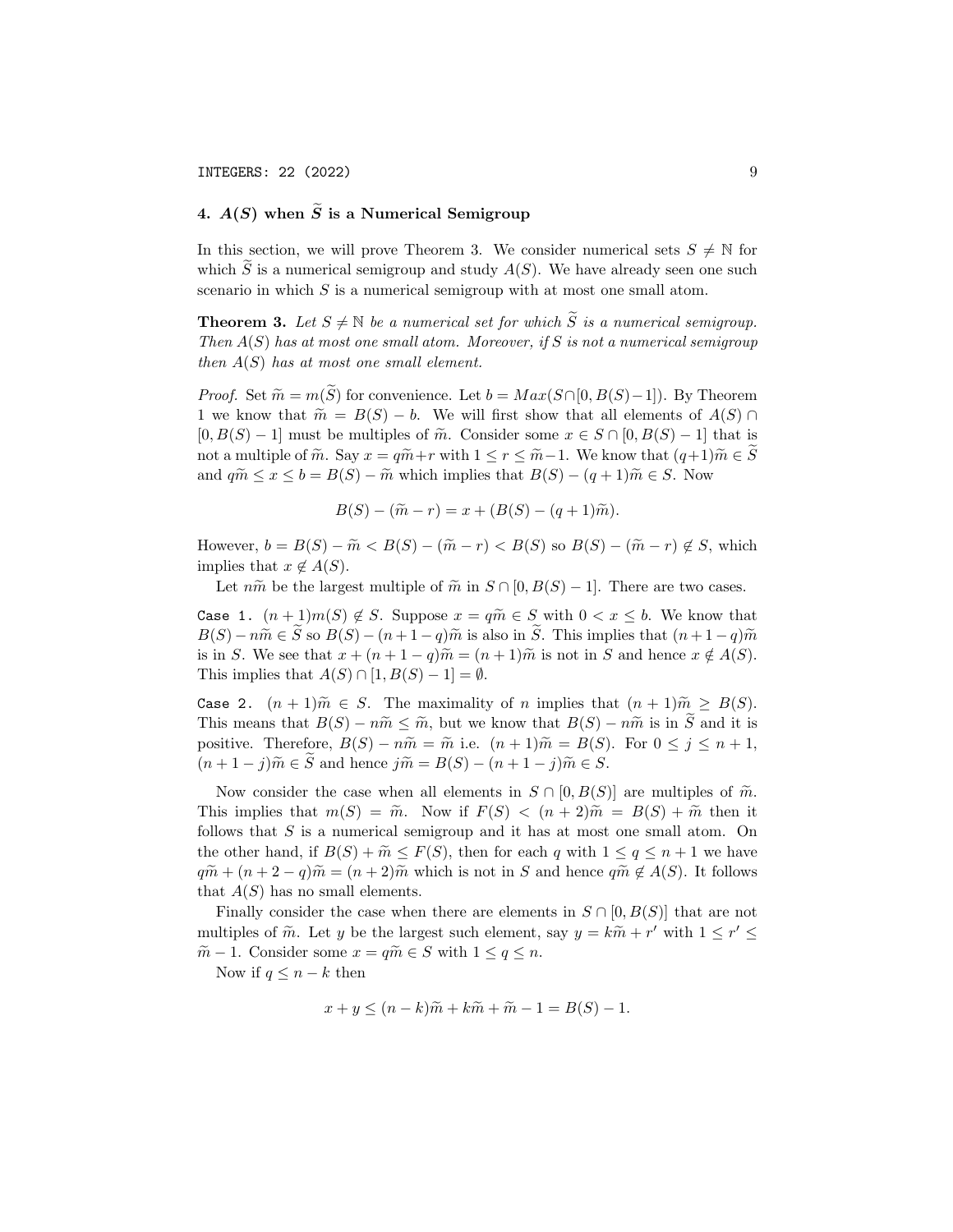Moreover,  $x + y \equiv r' \neq 0 (mod \tilde{m})$ , and therefore the maximality of y implies that  $x + y \notin S$  and hence  $x \notin A(S)$ .

Otherwise, we have  $q > n - k$ . We know that  $y \in S$  implies

$$
(n+1-k)\widetilde{m} - r' = B(S) - y \in \widetilde{S}.
$$

Since  $\widetilde{S}$  is a numerical semigroup, we see that  $(q+1)\widetilde{m} - r' \in \widetilde{S}$ . Also  $(q+1)\widetilde{m} - r' <$  $(n+1)\tilde{m} = B(S)$ , and this in turn tells us that

$$
(n-q)\widetilde{m} + r' = B(S) - ((q+1)\widetilde{m} - r') \in S.
$$

Next, we have  $x + (n-q)\widetilde{m} + r' = n\widetilde{m} + r'$ . This quantity is strictly between b and  $P(S)$  and have it is not in  $S$ . Therefore,  $x \notin A(S)$  and have  $A(S) \cap [1, P(S) - 1] B(S)$  and hence it is not in S. Therefore,  $x \notin A(S)$  and hence  $A(S) \cap [1, B(S)-1] =$  $\emptyset$ .

We have shown that  $S$  has at most one small atom and if  $S$  is not a numerical semigroup then  $A(S) \cap [1, B(S) - 1] = \emptyset$ . Assuming that S is not a numerical semigroup, we see that  $A(S)$  is either  $\{0, F(S) + 1 \rightarrow\}$  or  $\{0, B(S), F(S) + 1 \rightarrow\}$ , in particular,  $A(S)$  has at most one small atom.  $\Box$ 

It is easy to see that  $B(S) \in A(S)$  if and only if  $S \cap [1, F(S) - B(S)] = \emptyset$ . Therefore, given that  $\tilde{S}$  is a numerical semigroup and S is not, we see that if  $[1, F(S) - B(S)] \cap S \neq \emptyset$  then  $A(S) = \{0, F(S) + 1 \rightarrow \}$  and if  $[1, F(S) - B(S)] \cap S = \emptyset$ then  $A(S) = \{0, B(S), F(S) + 1 \rightarrow \}.$ 

**Corollary 1.** Given a numerical semigroup  $S \neq \mathbb{N}$ , its complement  $\widetilde{S}$  is a numerical semigroup if and only if S has at most one small atom.

*Proof.* We have already seen one direction: that if  $S$  is a numerical semigroup with at most one small atom then  $\tilde{S}$  is a numerical semigroup. Now for the other direction assume that  $S$  is a numerical semigroup for which  $S$  is also a numerical semigroup. Then by Theorem 3, we see that  $A(S)$  has at most one small atom, but since  $A(S) = S$  we are done.  $\Box$ 

#### 5. Sequence of Complements

Given a numerical set  $S$ , we can construct a sequence of numerical sets by repeatedly applying the complement operation. The sequence is  $S, S, S, \ldots$ . However, since  $g(\widetilde{S}) < g(S)$ , we know that the sequence would eventually reach N. Denote  $S^{(0)} = S$ and  $S^{(i+1)} = S^{(i)}$  provided  $S^{(i)} \neq \mathbb{N}$ . We will show that the length of this sequence is the number of boxes in the Young diagram of S that have hook length 1. Denote the number of boxes in the Young diagram of S with hook length 1 as  $c_1(S)$ .

**Proposition 3.** Given a numerical set  $S \neq \mathbb{N}$ , we have  $c_1(\widetilde{S}) = c_1(S) - 1$ .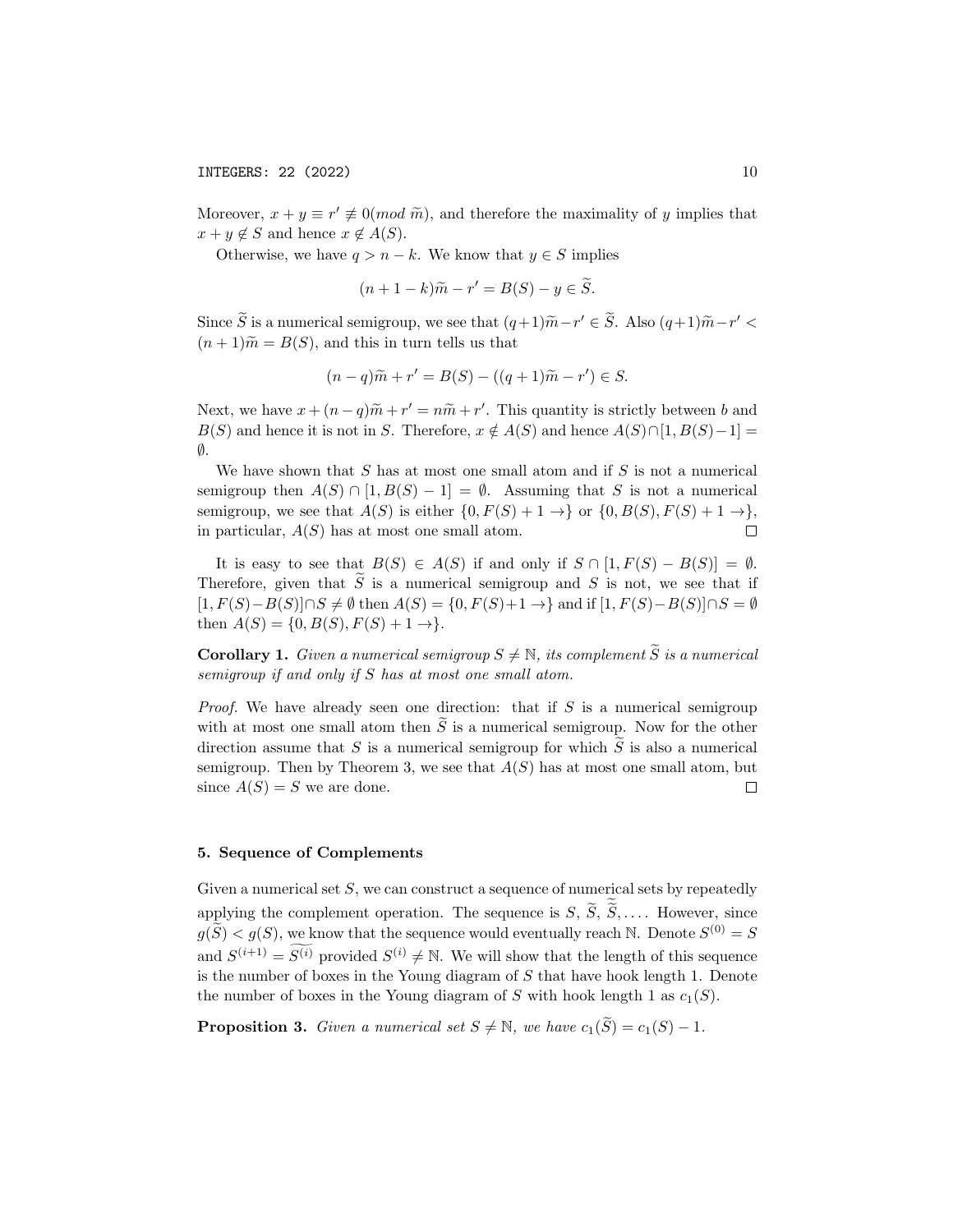Proof. In the Young diagram of S, boxes with hook length 1 appear at the corners (see Figure 5). Moreover, when one travels along the path between the Young diagrams of S and  $\tilde{S}$  and looks at the boxes with hook length 1, they alternately belong to S and  $\tilde{S}$ . Since the first and last one both belong to S, it follows that  $c_1(S) = c_1(\tilde{S}) + 1$ .  $c_1(S) = c_1(S) + 1.$ 



Figure 5: The Young diagrams of a numerical set and its complement with boxes of hook length 1 marked.

**Corollary 2.** For any numerical set S, we have  $S^{(c_1(S))} = N$ .

*Proof.* For  $n < c_1(S)$ , we have  $c_1(S^{(n)}) = c_1(S) - n > 0$  so  $S^{(n)} \neq \mathbb{N}$ . Moreover,  $c_1(S^{(c_1(S))}) = 0$ , so  $S^{(c_1(S))} = \mathbb{N}$ .  $\Box$ 

**Proposition 4.** If S is a numerical set with  $c_1(S) \geq 2$ , then  $A(S) \subseteq A(S^{(2)})$ .

*Proof.* The Young diagram of  $S^{(2)}$  is obtained from the Young diagram of S by deleting several top rows and left columns. Therefore, the set of hook lengths of  $S^{(2)}$  is a subset of hook lengths of S. As mentioned earlier, in [5] it was proved that the hook lengths of the Young diagram of  $S$  are precisely the gaps of  $A(S)$ . It follows that  $A(S) \subseteq A(S^{(2)})$ .  $\Box$ 

Proposition 2.12 of [11] gives a characterization of max embedding dimension numerical semigroups.

**Lemma 1** ([11]). A numerical semigroup S is of max embedding dimension if and only if  $S' = \{x - m(S) | x \in S, x > 0\}$  is a numerical semigroup.

**Proposition 5.** Let S be a numerical semigroup with  $c_1(S) \geq 2$ . Then  $S^{(2)}$  is a numerical semigroup if and only if  $S \cup [B(S), \infty)$  is of max embedding dimension.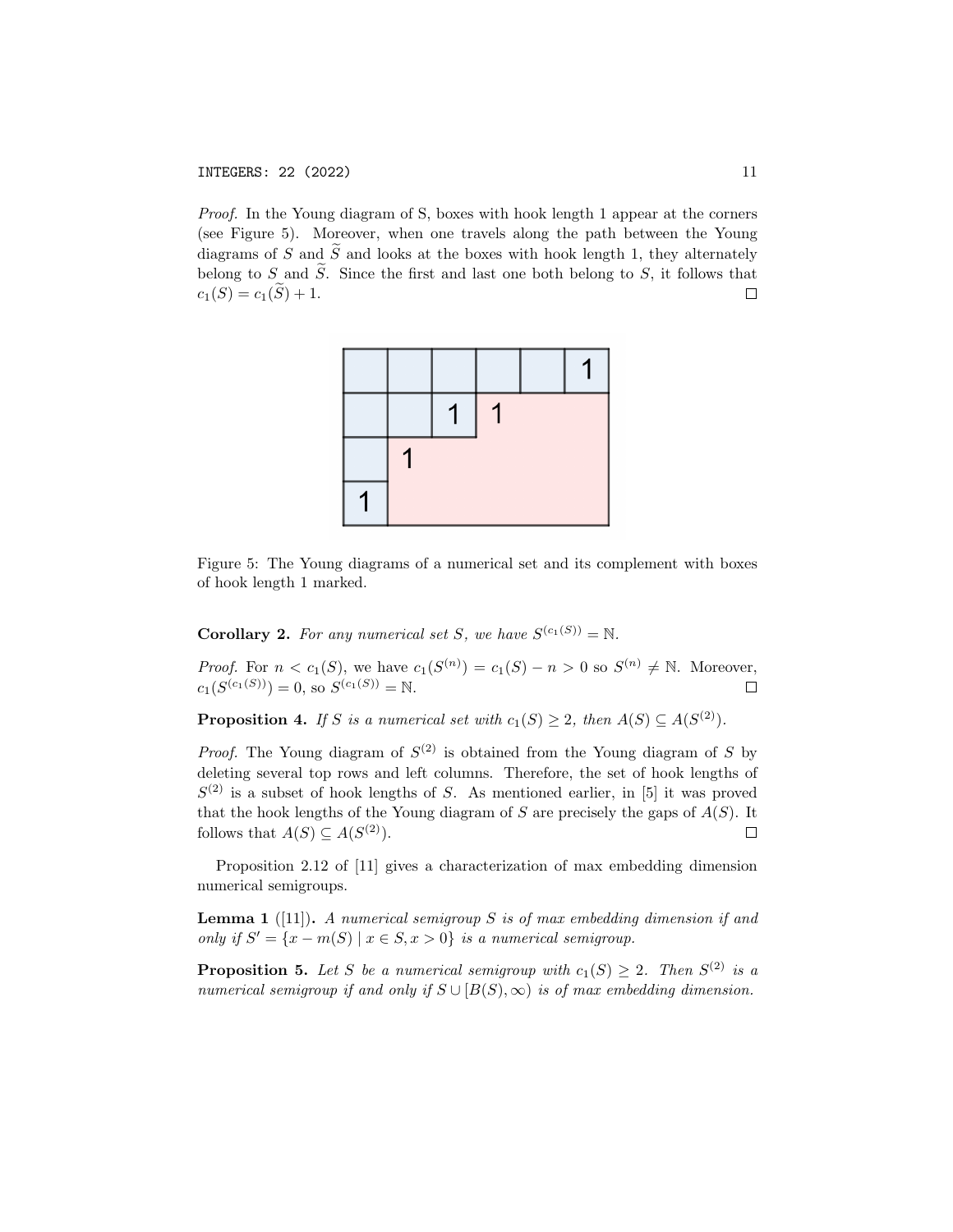*Proof.* Since S is a numerical semigroup with  $c_1(S) \geq 2$ , we know that  $S \neq \mathbb{N}$ . This means that  $1 \notin S$  and hence  $B(S) = B(S) - m(S)$ . It follows that

$$
S^{(2)} = \{B(\widetilde{S}) - a \mid a \in \widetilde{S}, a \le B(\widetilde{S})\} \cup \{B(\widetilde{S}) \to\}
$$
  
= 
$$
\{(B(\widetilde{S})) - (B(S) - x) \mid x \in S, x \le B(S), B(S) - x \le B(\widetilde{S})\} \cup \{B(\widetilde{S}) \to\}
$$
  
= 
$$
\{x - m(S) \mid x \in S \cup [B(S), \infty), x > 0\}.
$$

Now Lemma 1 tells us that  $S^{(2)}$  is a numerical semigroup if and only if  $S\cup [B(S), \infty)$ has max embedding dimension.  $\Box$ 

Corollary 3. If  $S$  is a numerical semigroup of max embedding dimension with  $c_1(S) \geq 2$  then  $S^{(2)}$  is also a numerical semigroup.

*Proof.* If S has max embedding dimension then Lemma 1 tells us that  $S' = \{x$  $m(S) \mid x \in S, x > 0$  is a numerical semigroup and hence  $S^{(2)} = S' \cup [B(S)$  $m(S), \infty$  is also a numerical semigroup.  $\Box$ 

**Proposition 6.** Given a numerical semigroup  $S$  and a positive integer  $n$ , there exists another numerical semigroup T for which  $T^{(2n)} = S$ .

*Proof.* We prove this for  $n = 1$ , the general case follows by induction. Let  $T = \{0\} \cup$  ${x + m(S) | x \in S} \ \{F(S) + 2m(S)\},\$  then  $m(T) = m(S), F(T) = F(S) + 2m(S)$ and  $B(T) = F(S) + 2m(S) - 1$ . Next, if  $x, y \in S$  then  $x + y + m(S) \in S$  and  $x + y \neq F(S)$  which means that  $x + m(S) + y + m(S) \in T$ . It follows that T is closed under addition and hence is a numerical semigroup. Finally

$$
T \cup [B(T), \infty) = \{0\} \cup \{x + m(S) \mid x \in S\},\
$$

and hence  $T^{(2)} = S$ .

 $\Box$ 

Several other questions can be explored about the sequence of complements. For example,

1) If S is a numerical set and  $S^{(2)}$  is a numerical semigroup then what can be said about  $A(S)$ ?

2) More generally for a fixed  $n \geq 2$ , if S is a numerical set and  $S^{(n)}$  is a numerical semigroup then what can be said about  $A(S)$ ?

3) For a fixed odd  $n \geq 3$ , classify numerical semigroups S for which there is another numerical semigroup T with  $T^{(n)} = S$ .

Acknowledgement. This paper is based on research done in the San Diego State University REU 2019. It was supported by NSF-REU award 1851542.